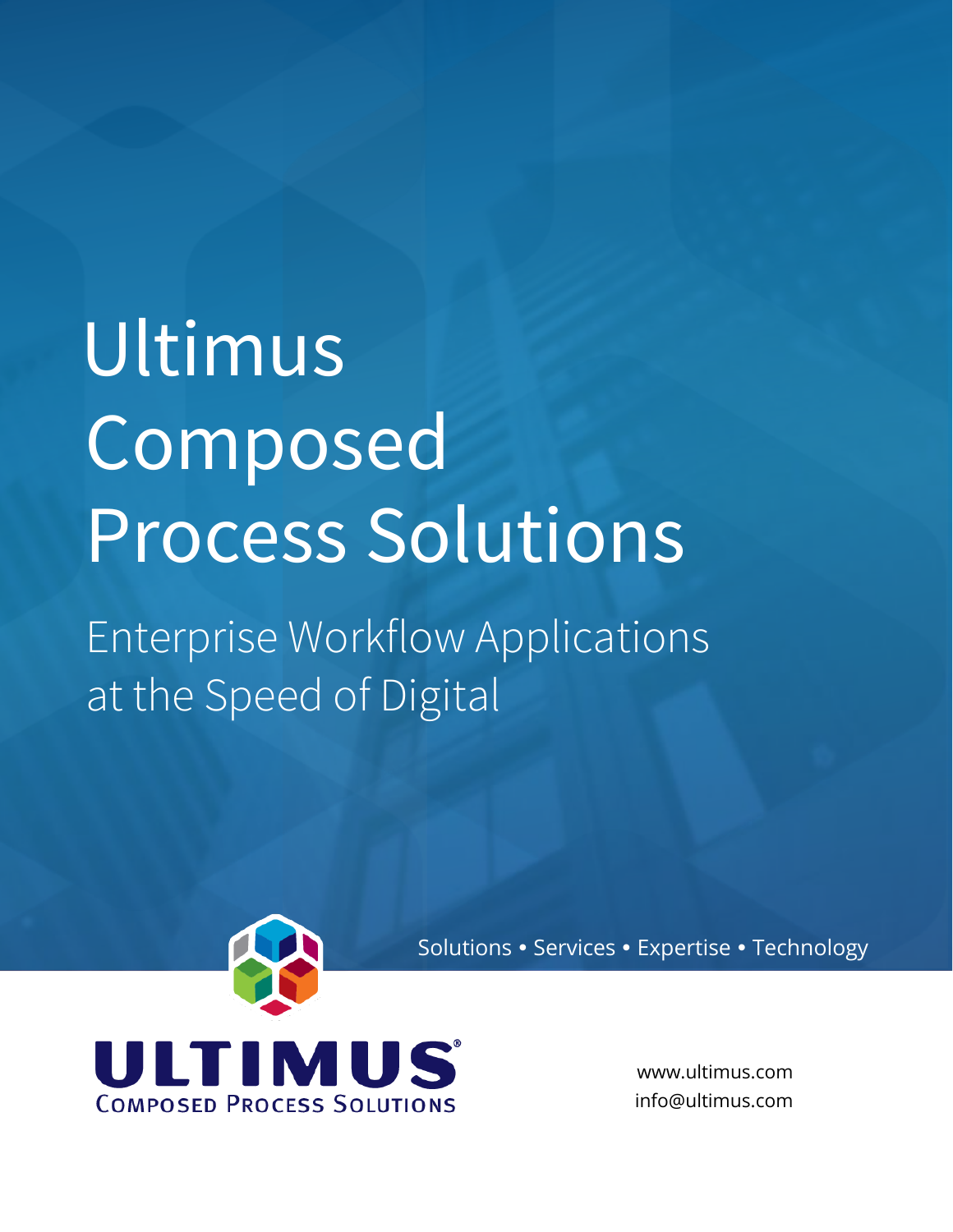# **Composed Process Soluti Enterprise Workflow Applications at the Speed of Digital**

### **Disruptive software implementation – 80% faster at 80% less cost**

Success in today's digital world means creating software faster than ever before. But with accelerating change and rising complexity, the traditional "craftsmen" approach – DEVELOPING one-off solutions using development tools like BPM Suites or Low Code Development platforms just won't scale.

Ultimus has a better way: [Composed](http://www.ultimus.com/bpm-technology/composed-process-solutions/demo)  [Process Solutions,](http://www.ultimus.com/bpm-technology/composed-process-solutions/demo) the first DELIVERY platform for BPM. Using CPS, Ultimus implementers gather your specific requirements and our Composed Process Solution factory technology takes care of the rest, automatically generating custom solutions in realtime from a standardized architecture using proven, optimized, and error-free solution assets.

|               | iPad 学<br>૮                   |                       | m                                                                         |                                                                                                                |                                                                          |                            |                  |               | 3:58 PM               | a cpssolutionsshowcase.ultimus.com       |  |  | $\mathfrak{c}$                      | r۴                |  | <b>* 38%■■</b><br>ד |
|---------------|-------------------------------|-----------------------|---------------------------------------------------------------------------|----------------------------------------------------------------------------------------------------------------|--------------------------------------------------------------------------|----------------------------|------------------|---------------|-----------------------|------------------------------------------|--|--|-------------------------------------|-------------------|--|---------------------|
|               |                               |                       | <b>ULTIMUS</b>                                                            |                                                                                                                | Q Search                                                                 |                            |                  |               |                       |                                          |  |  |                                     | 0                 |  | $\equiv$            |
| $\rightarrow$ | B<br>♤<br>€<br>A<br>$\bullet$ | - Required<br>$\circ$ | <b>B</b> ExpenseReport<br>REQUEST                                         | y Joshua Walker<br>SERVICES<br>REQUEST DOCUMENTS<br>$-$  1 Travel   Car Rental (1)<br>Alamo rental receipt.pdf |                                                                          | P Request<br>Uploaded<br>≏ | <b>DOCUMENTS</b> | Verified<br>0 | DECISIONS<br>Reviewed | PROCESS<br>C Expand all / C Collapse all |  |  | <b>HISTORY</b><br>Comments          | ፧<br>$\bigcirc$ 0 |  |                     |
|               |                               | $\triangleright$      | $-$ 2 Meals   Dinner (1)<br>$=$ 13 Travel   Airfare (1)<br><b>REMARKS</b> |                                                                                                                | Dinner receipts - work trip.pdf<br>Airlines Confirmation and Receipt.pdf |                            | a<br>a           |               | ◎<br>0                |                                          |  |  | Joshua Walker 28 Oct 2016 17:58 C 1 |                   |  | $\circ$             |
|               | å.                            |                       |                                                                           |                                                                                                                |                                                                          |                            |                  |               |                       |                                          |  |  |                                     |                   |  |                     |

## **A Factory for Enterprise Software**

Over the past 20 years, Ultimus has implemented over 1,400 customer solutions using our Adaptive BPM Suite. Despite many apparent differences, we discovered that these solutions had striking similarities!

|                                                                                                        |                             |                                                      | s                                                |                 |                           |                               |            |  |
|--------------------------------------------------------------------------------------------------------|-----------------------------|------------------------------------------------------|--------------------------------------------------|-----------------|---------------------------|-------------------------------|------------|--|
| <b>G</b> Employee Onboarding Advance x<br>o                                                            |                             |                                                      |                                                  |                 |                           |                               | Guest      |  |
| $\leftarrow$ $\rightarrow$ C $\blacksquare$ https://cpssolutionsshowcase.ultimus.com/UltimusWebClient/ |                             |                                                      |                                                  |                 |                           |                               | $\ddot{z}$ |  |
| X                                                                                                      | Q Search                    |                                                      |                                                  |                 |                           | ๏<br>٠                        |            |  |
| <b>ULTIMUS</b>                                                                                         |                             |                                                      |                                                  |                 |                           |                               | $\equiv$   |  |
| <b>TASKS</b>                                                                                           |                             | ■ Employee Onboarding Advanced ★ Walker Allen Joshua | P Request                                        |                 |                           |                               |            |  |
| <b>B</b> Initiate 21                                                                                   | EMPLOYEE                    | SERVICES                                             | <b>DOCUMENTS</b>                                 | DECISIONS       | <b>PROCESS</b>            | <b>HISTORY</b>                |            |  |
| $Q$ Inbox 1                                                                                            | - Required                  |                                                      |                                                  |                 |                           | O Expand all / O Collapse all |            |  |
| <b>图 Oueued</b>                                                                                        | <b>EMPLOYEE SEARCH</b>      |                                                      |                                                  |                 |                           |                               |            |  |
| <br><b>Assigned</b>                                                                                    | ó                           |                                                      |                                                  |                 |                           |                               |            |  |
| Completed                                                                                              | Search By                   |                                                      | Enter Last Name                                  | Select Employee |                           |                               |            |  |
|                                                                                                        | Last Name                   | ٠<br>Walker                                          | C.                                               |                 |                           | ٠<br>New                      |            |  |
| <b>FOLDERS</b>                                                                                         | <b>EMPLOYEE INFORMATION</b> |                                                      |                                                  |                 |                           |                               |            |  |
| APPLICATIONS                                                                                           | ó                           |                                                      |                                                  |                 |                           |                               |            |  |
|                                                                                                        | Last Name                   |                                                      | <b>First Name</b>                                |                 | Middle Name               |                               |            |  |
|                                                                                                        | Walker                      |                                                      | Joshua                                           |                 | Allen                     |                               |            |  |
|                                                                                                        | Employee Number             |                                                      | Social Security Number<br>264-18-3683            |                 | Employee Type<br>Salaried |                               |            |  |
|                                                                                                        |                             |                                                      |                                                  |                 |                           |                               |            |  |
|                                                                                                        | CONTACT INFORMATION<br>ö.   |                                                      |                                                  |                 |                           |                               |            |  |
|                                                                                                        | Address 1                   |                                                      | <b>I</b> Phone                                   |                 | Primary Email             |                               |            |  |
|                                                                                                        | 1656 Edgewood Avenue        |                                                      | 555-263-3186                                     |                 | Jwalker77@gmail.com       |                               |            |  |
|                                                                                                        | Address 2                   |                                                      | Mobile Phone                                     |                 | Secondary Email           |                               |            |  |
|                                                                                                        |                             |                                                      |                                                  |                 |                           |                               |            |  |
|                                                                                                        | <b>City</b>                 | State                                                | Other Phone                                      |                 |                           |                               |            |  |
|                                                                                                        | Fresno                      | CA                                                   |                                                  |                 |                           |                               |            |  |
|                                                                                                        | Zip                         | Country                                              | Prefered Contact                                 |                 |                           |                               |            |  |
| <b>SULTIMUS</b>                                                                                        | 93721                       | United States Minor ¢                                | $\bullet$ Email $\bigcirc$ Mail $\bigcirc$ Phone |                 |                           |                               |            |  |

Using classic engineering principles, we've capitalized on those similarities and created a radically new method of creating software – one that fundamentally changes the economics of solution implementation. Instead of reinventing the wheel over and over and creating one-off solution islands, our CPS factory allows our implementers to take the "what" of your solution and leave the "how" to a machine.

**Generate workflow solutions automatically from your business requirements — without writing code**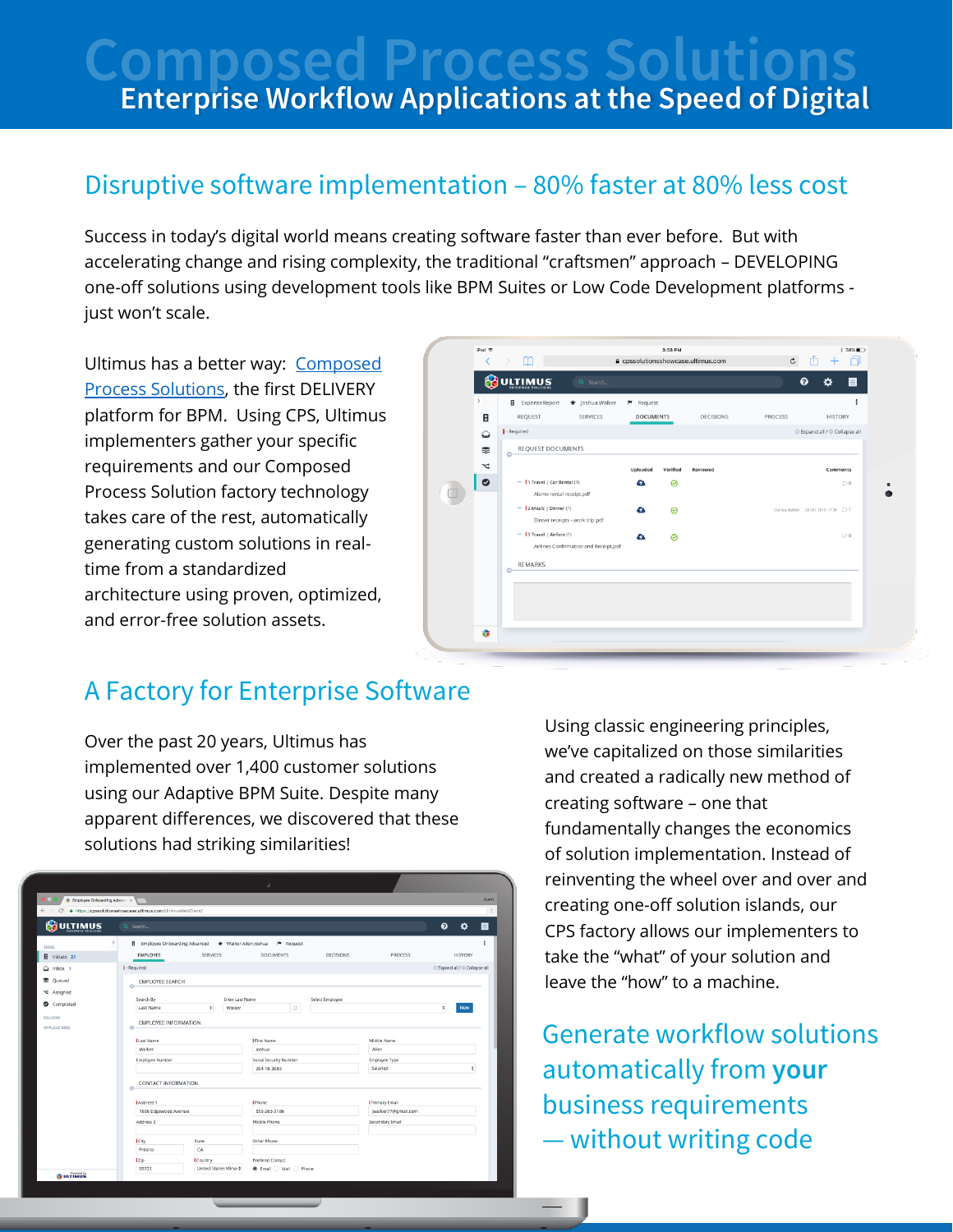# **Composed Process Solutions**<br>Stop DEVELOPING and Start DELIVERING

# **See your process powered by Composed Process Solutions!**

Step 1 – Describe the process you would like to automate, or, for our customers, your existing Ultimus solution. We'll discuss it with you, then build it, and demo it on our latest technologies.

We're so confident in the power of our approach, we'll do it for [free.](http://www.ultimus.com/bpm-technology/composed-process-solutions/demo)

Step 2 – We'll develop a Statement of Work and Project Plan that covers integrations; reporting, dashboards, and archiving requirements; and ensure alignment with your long term needs.

Step 3 – We'll deliver your solution and either manage it for you or in partnership with your team.

 $\bigodot$ 

24

**T** 

 $\overline{\blacksquare}$ 

 $\widetilde{d}$ 



## **To get started and see the disruptive power of CPS, sign up now at [www.ultimus.com/CPS-demo.](http://www.ultimus.com/CPS-demo)**

CPS is designed to work seamlessly and harness the power of our other key technologies - Ultimus Adaptive BPM Suite 2016 and Ultimus Advanced Task Service 2016 – to ensure the performance, usability, productivity, and cost effectiveness of in-production, enterprise business process solutions.

- 80% faster time-to-live at 80% lower cost
- Reliable solution performance at scale
- Automatic deployment of changes without re-compiling, stopping, and restarting servers
- A unified solution portal and standardized solution UI to reduce training
- One code base for mobile and desktop devices and for every language
- Supportability, manageability, and cross-solution compatibility through standardization

See the power of CPS with [our full suite of Ultimus technologies.](http://www.ultimus.com/bpm-technology/composed-process-solutions/demo)